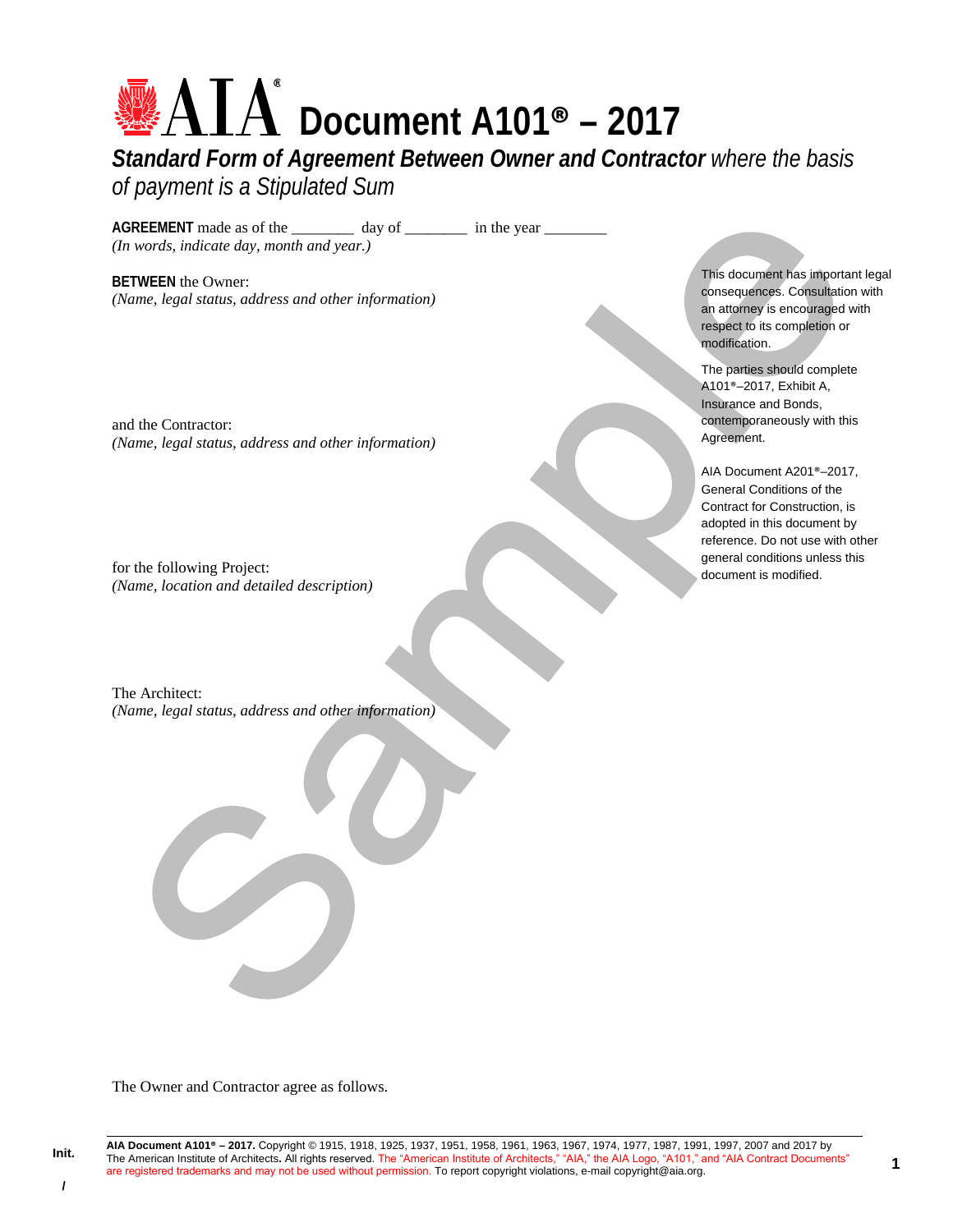## **TABLE OF ARTICLES**

- **1 THE CONTRACT DOCUMENTS**
- **2 THE WORK OF THIS CONTRACT**
- **3 DATE OF COMMENCEMENT AND SUBSTANTIAL COMPLETION**
- **4 CONTRACT SUM**
- **5 PAYMENTS**
- **6 DISPUTE RESOLUTION**
- **7 TERMINATION OR SUSPENSION**
- **8 MISCELLANEOUS PROVISIONS**
- **9 ENUMERATION OF CONTRACT DOCUMENTS**

# **EXHIBIT A INSURANCE AND BONDS**

#### **ARTICLE 1 THE CONTRACT DOCUMENTS**

The Contract Documents consist of this Agreement, Conditions of the Contract (General, Supplementary, and other Conditions), Drawings, Specifications, Addenda issued prior to execution of this Agreement, other documents listed in this Agreement, and Modifications issued after execution of this Agreement, all of which form the Contract, and are as fully a part of the Contract as if attached to this Agreement or repeated herein. The Contract represents the entire and integrated agreement between the parties hereto and supersedes prior negotiations, representations, or agreements, either written or oral. An enumeration of the Contract Documents, other than a Modification, appears in Article 9.

## **ARTICLE 2 THE WORK OF THIS CONTRACT**

The Contractor shall fully execute the Work described in the Contract Documents, except as specifically indicated in the Contract Documents to be the responsibility of others.

# **ARTICLE 3 DATE OF COMMENCEMENT AND SUBSTANTIAL COMPLETION**

**§ 3.1** The date of commencement of the Work shall be: *(Check one of the following boxes.)* 

 $\Box$  The date of this Agreement.

 $\Box$  A date set forth in a notice to proceed issued by the Owner.

 $\Box$  Established as follows:

*(Insert a date or a means to determine the date of commencement of the Work.)* 

If a date of commencement of the Work is not selected, then the date of commencement shall be the date of this Agreement.

**§ 3.2** The Contract Time shall be measured from the date of commencement of the Work.

#### **§ 3.3 Substantial Completion**

**§ 3.3.1** Subject to adjustments of the Contract Time as provided in the Contract Documents, the Contractor shall achieve Substantial Completion of the entire Work:

*(Check one of the following boxes and complete the necessary information.)* 

 $\Box$  Not later than  $\Box$  calendar days from the date of commencement of the Work.

**AIA Document A101® – 2017.** Copyright © 1915, 1918, 1925, 1937, 1951, 1958, 1961, 1963, 1967, 1974, 1977, 1987, 1991, 1997, 2007 and 2017 by The American Institute of Architects**.** All rights reserved. The "American Institute of Architects," "AIA," the AIA Logo, "A101," and "AIA Contract Documents" are registered trademarks and may not be used without permission. To report copyright violations, e-mail copyright@aia.org.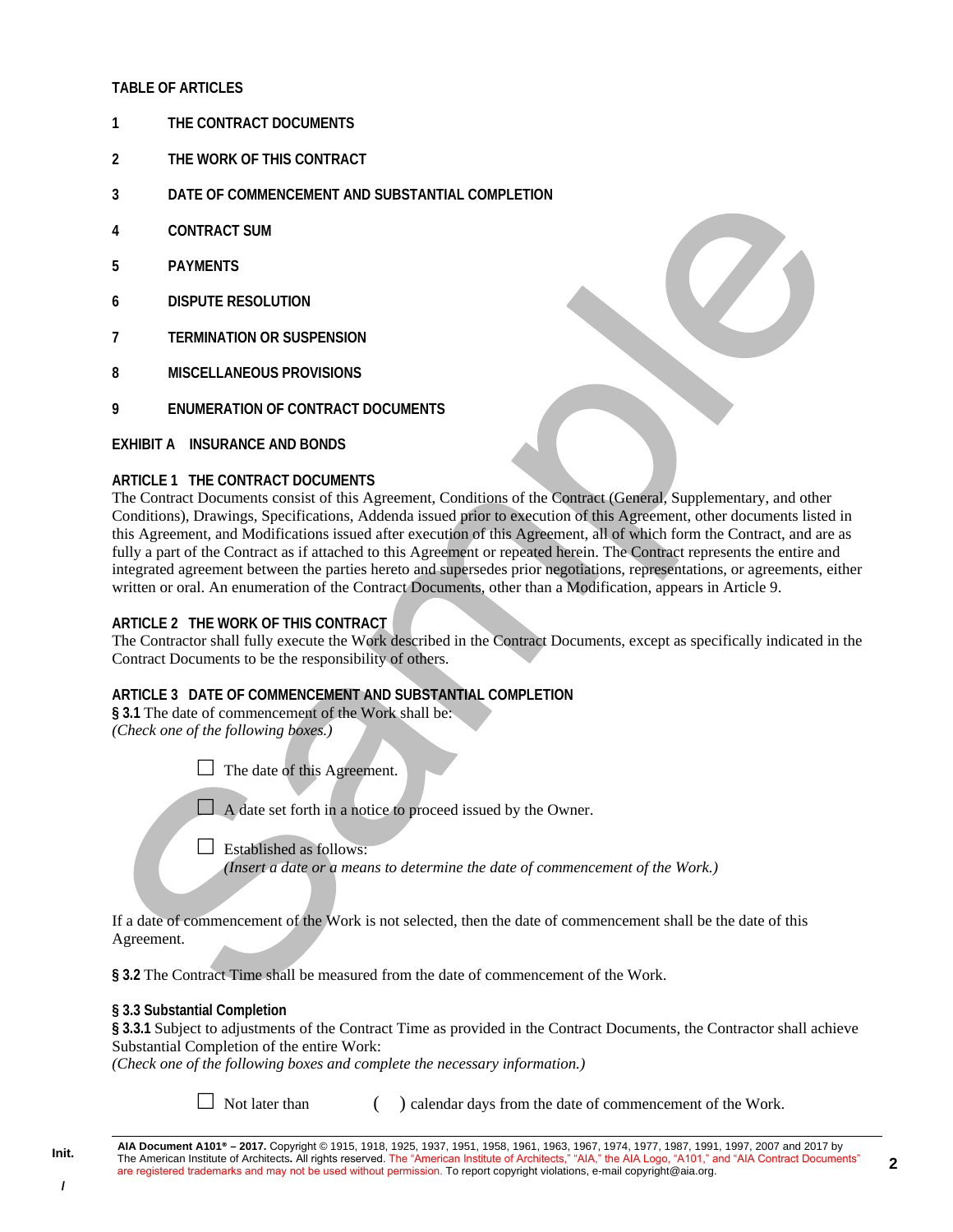$\Box$  By the following date:

**§ 3.3.2** Subject to adjustments of the Contract Time as provided in the Contract Documents, if portions of the Work are to be completed prior to Substantial Completion of the entire Work, the Contractor shall achieve Substantial Completion of such portions by the following dates:

| Portion of Work                                                                                                                    | <b>Substantial Completion Date</b>                                                                                                                                                                                                                                                                                                        |                                  |  |
|------------------------------------------------------------------------------------------------------------------------------------|-------------------------------------------------------------------------------------------------------------------------------------------------------------------------------------------------------------------------------------------------------------------------------------------------------------------------------------------|----------------------------------|--|
| any, shall be assessed as set forth in Section 4.5.<br>ARTICLE 4 CONTRACT SUM<br>Contract. The Contract Sum shall be<br>Documents. | § 3.3.3 If the Contractor fails to achieve Substantial Completion as provided in this Section 3.3, liquidated damages, if<br>§ 4.1 The Owner shall pay the Contractor the Contract Sum in current funds for the Contractor's performance of the<br>$(\$ $\Diamond$ $\)$ , subject to additions and deductions as provided in the Contract |                                  |  |
| § 4.2 Alternates<br>§ 4.2.1 Alternates, if any, included in the Contract Sum:                                                      |                                                                                                                                                                                                                                                                                                                                           |                                  |  |
| Item                                                                                                                               | Price                                                                                                                                                                                                                                                                                                                                     |                                  |  |
|                                                                                                                                    | § 4.2.2 Subject to the conditions noted below, the following alternates may be accepted by the Owner following<br>execution of this Agreement. Upon acceptance, the Owner shall issue a Modification to this Agreement.<br>(Insert below each alternate and the conditions that must be met for the Owner to accept the alternate.)       |                                  |  |
| Item                                                                                                                               | Price                                                                                                                                                                                                                                                                                                                                     | <b>Conditions for Acceptance</b> |  |
| § 4.3 Allowances, if any, included in the Contract Sum:<br>(Identify each allowance.)                                              |                                                                                                                                                                                                                                                                                                                                           |                                  |  |
| Item                                                                                                                               | Price                                                                                                                                                                                                                                                                                                                                     |                                  |  |
| § 4.4 Unit prices, if any:                                                                                                         | (Identify the item and state the unit price and quantity limitations, if any, to which the unit price will be applicable.)                                                                                                                                                                                                                |                                  |  |
| Item                                                                                                                               | <b>Units and Limitations</b>                                                                                                                                                                                                                                                                                                              | Price per Unit (\$0.00)          |  |
| §4.5 Liquidated damages, if any:<br>(Insert terms and conditions for liquidated damages, if any.)                                  |                                                                                                                                                                                                                                                                                                                                           |                                  |  |

*(Insert provisions for bonus or other incentives, if any, that might result in a change to the Contract Sum.)* 

**/**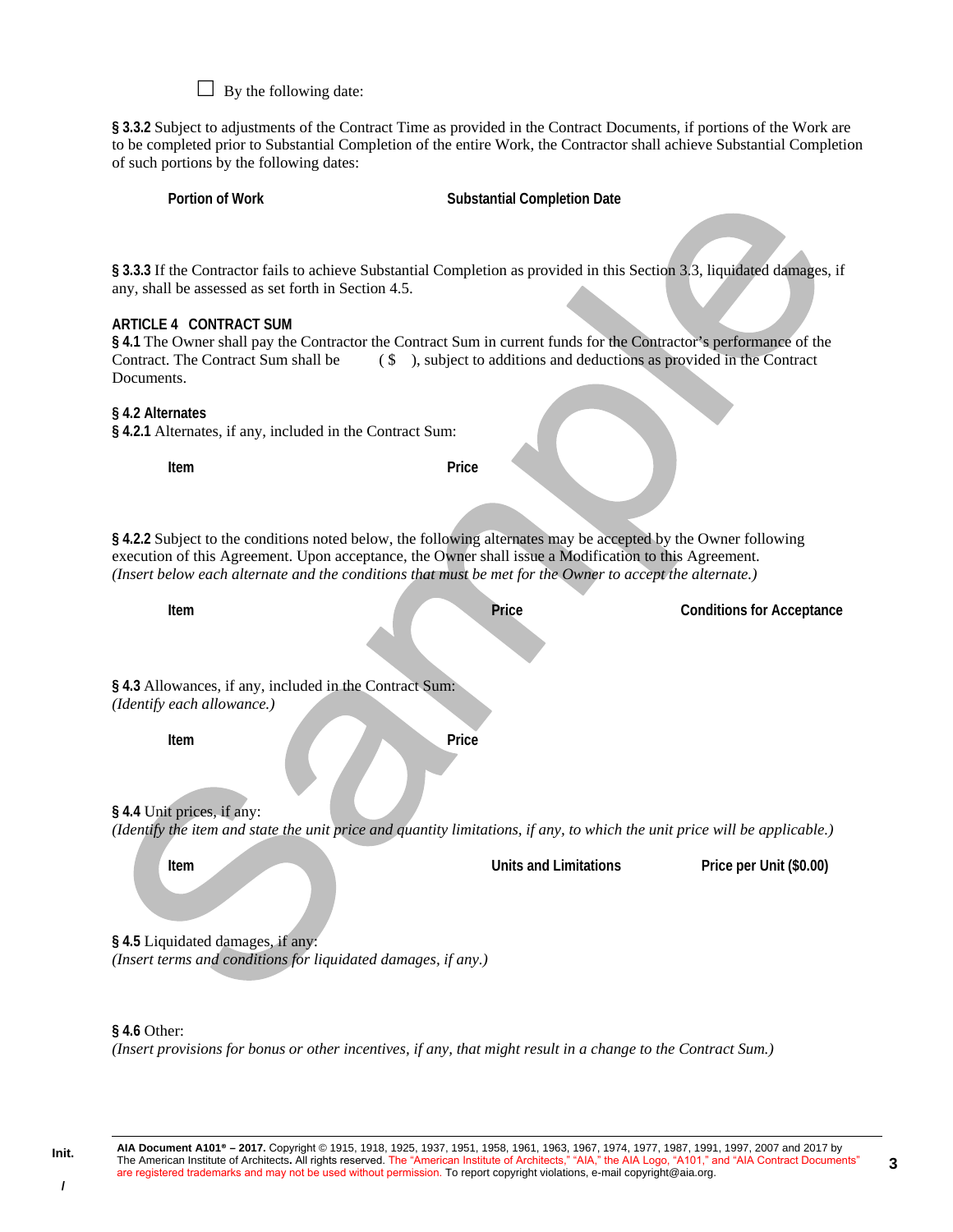# **ARTICLE 5 PAYMENTS**

### **§ 5.1 Progress Payments**

**§ 5.1.1** Based upon Applications for Payment submitted to the Architect by the Contractor and Certificates for Payment issued by the Architect, the Owner shall make progress payments on account of the Contract Sum to the Contractor as provided below and elsewhere in the Contract Documents.

**§ 5.1.2** The period covered by each Application for Payment shall be one calendar month ending on the last day of the month, or as follows:

**§ 5.1.3** Provided that an Application for Payment is received by the Architect not later than the day of a month, the Owner shall make payment of the amount certified to the Contractor not later than the day of the month. If an Application for Payment is received by the Architect after the application date fixed above, payment of the amount certified shall be made by the Owner not later than ( ) days after the Architect receives the Application for Payment.

*(Federal, state or local laws may require payment within a certain period of time.)*

**§ 5.1.4** Each Application for Payment shall be based on the most recent schedule of values submitted by the Contractor in accordance with the Contract Documents. The schedule of values shall allocate the entire Contract Sum among the various portions of the Work. The schedule of values shall be prepared in such form, and supported by such data to substantiate its accuracy, as the Architect may require. This schedule of values shall be used as a basis for reviewing the Contractor's Applications for Payment.

**§ 5.1.5** Applications for Payment shall show the percentage of completion of each portion of the Work as of the end of the period covered by the Application for Payment.

§ 5.1.6 In accordance with AIA Document A201<sup>™</sup>–2017, General Conditions of the Contract for Construction, and subject to other provisions of the Contract Documents, the amount of each progress payment shall be computed as follows:

**§ 5.1.6.1** The amount of each progress payment shall first include:

- **.1** That portion of the Contract Sum properly allocable to completed Work;
- **.2** That portion of the Contract Sum properly allocable to materials and equipment delivered and suitably stored at the site for subsequent incorporation in the completed construction, or, if approved in advance by the Owner, suitably stored off the site at a location agreed upon in writing; and
- **.3** That portion of Construction Change Directives that the Architect determines, in the Architect's professional judgment, to be reasonably justified.

**§ 5.1.6.2** The amount of each progress payment shall then be reduced by:

- **.1** The aggregate of any amounts previously paid by the Owner;
- **.2** The amount, if any, for Work that remains uncorrected and for which the Architect has previously withheld a Certificate for Payment as provided in Article 9 of AIA Document A201–2017;
- **.3** Any amount for which the Contractor does not intend to pay a Subcontractor or material supplier, unless the Work has been performed by others the Contractor intends to pay;
- **.4** For Work performed or defects discovered since the last payment application, any amount for which the Architect may withhold payment, or nullify a Certificate of Payment in whole or in part, as provided in Article 9 of AIA Document A201–2017; and
- **.5** Retainage withheld pursuant to Section 5.1.7.

# **§ 5.1.7 Retainage**

**§ 5.1.7.1** For each progress payment made prior to Substantial Completion of the Work, the Owner may withhold the following amount, as retainage, from the payment otherwise due:

*(Insert a percentage or amount to be withheld as retainage from each Application for Payment. The amount of retainage may be limited by governing law.)*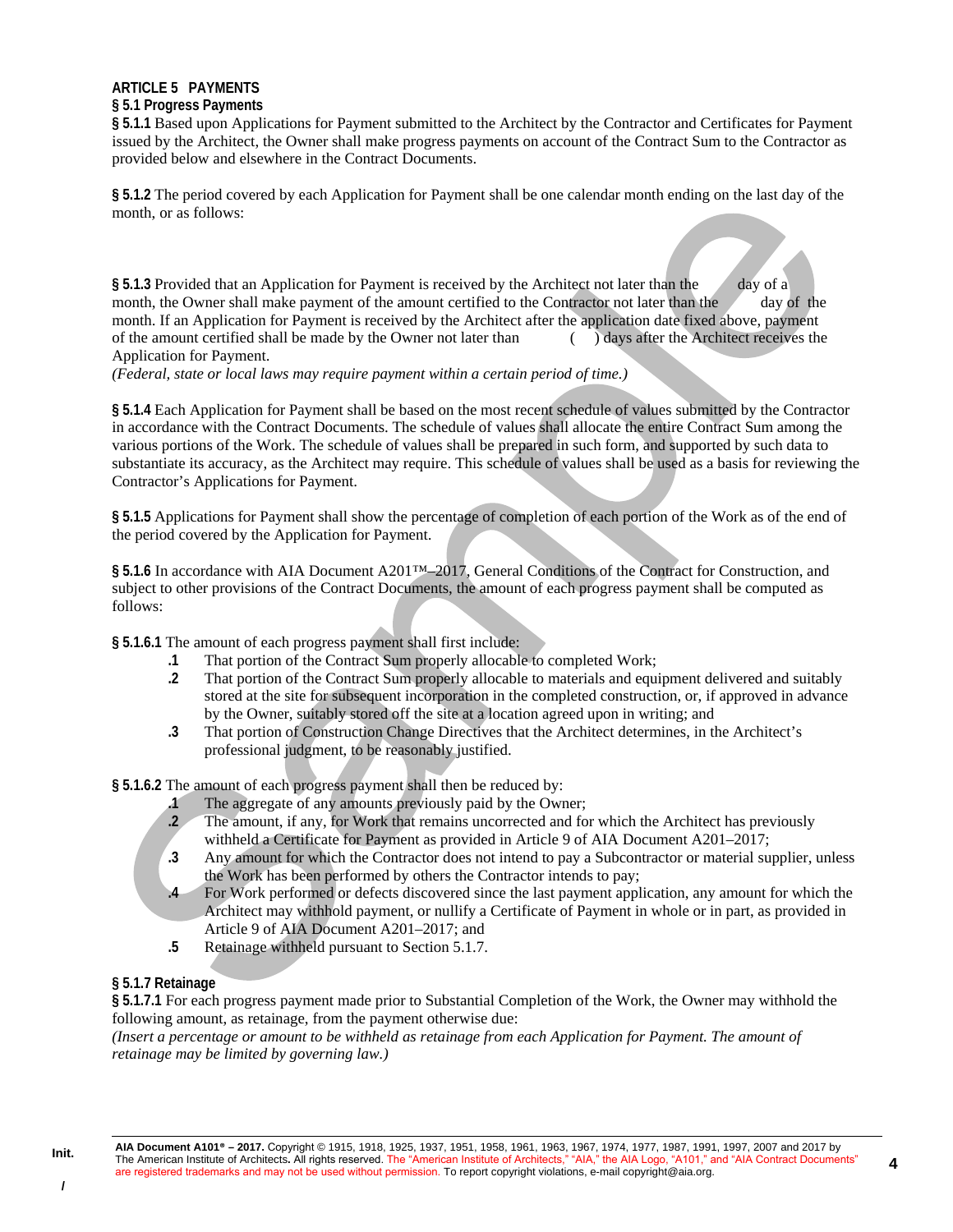#### **§ 5.1.7.1.1** The following items are not subject to retainage:

*(Insert any items not subject to the withholding of retainage, such as general conditions, insurance, etc.)* 

**§ 5.1.7.2** Reduction or limitation of retainage, if any, shall be as follows:

*(If the retainage established in Section 5.1.7.1 is to be modified prior to Substantial Completion of the entire Work, including modifications for Substantial Completion of portions of the Work as provided in Section 3.3.2, insert provisions for such modifications.)* 

**§ 5.1.7.3** Except as set forth in this Section 5.1.7.3, upon Substantial Completion of the Work, the Contractor may submit an Application for Payment that includes the retainage withheld from prior Applications for Payment pursuant to this Section 5.1.7. The Application for Payment submitted at Substantial Completion shall not include retainage as follows:

*(Insert any other conditions for release of retainage upon Substantial Completion.)* 

**§ 5.1.8** If final completion of the Work is materially delayed through no fault of the Contractor, the Owner shall pay the Contractor any additional amounts in accordance with Article 9 of AIA Document A201–2017.

**§ 5.1.9** Except with the Owner's prior approval, the Contractor shall not make advance payments to suppliers for materials or equipment which have not been delivered and stored at the site.

#### **§ 5.2 Final Payment**

**§ 5.2.1** Final payment, constituting the entire unpaid balance of the Contract Sum, shall be made by the Owner to the Contractor when

- **.1** the Contractor has fully performed the Contract except for the Contractor's responsibility to correct Work as provided in Article 12 of AIA Document A201–2017, and to satisfy other requirements, if any, which extend beyond final payment; and
- **.2** a final Certificate for Payment has been issued by the Architect.

**§ 5.2.2** The Owner's final payment to the Contractor shall be made no later than 30 days after the issuance of the Architect's final Certificate for Payment, or as follows:

#### **§ 5.3 Interest**

Payments due and unpaid under the Contract shall bear interest from the date payment is due at the rate stated below, or in the absence thereof, at the legal rate prevailing from time to time at the place where the Project is located. *(Insert rate of interest agreed upon, if any.)* 

# **ARTICLE 6 DISPUTE RESOLUTION**

## **§ 6.1 Initial Decision Maker**

 $\frac{0}{2}$ 

The Architect will serve as the Initial Decision Maker pursuant to Article 15 of AIA Document A201–2017, unless the parties appoint below another individual, not a party to this Agreement, to serve as the Initial Decision Maker. *(If the parties mutually agree, insert the name, address and other contact information of the Initial Decision Maker, if other than the Architect.)*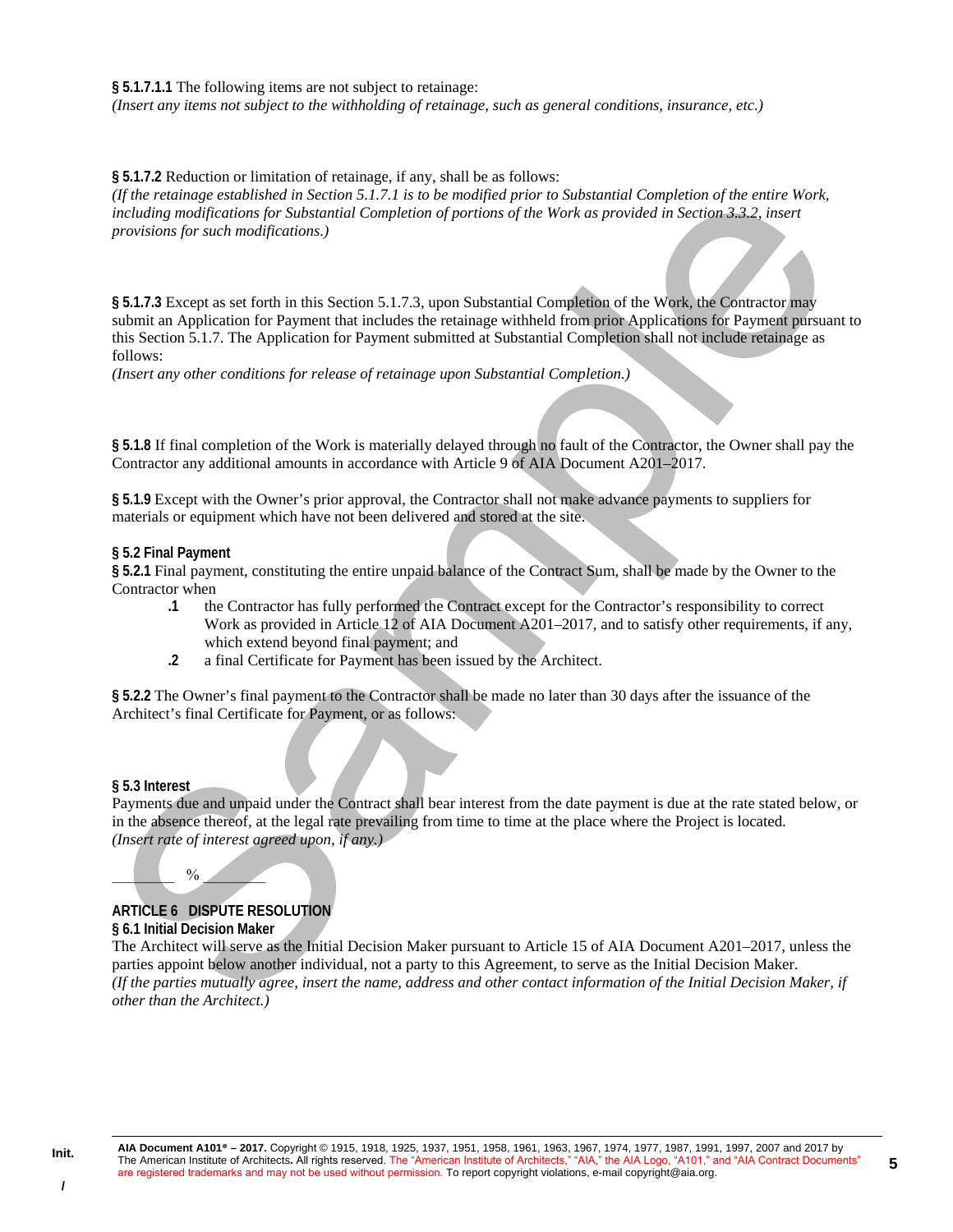#### **§ 6.2 Binding Dispute Resolution**

For any Claim subject to, but not resolved by, mediation pursuant to Article 15 of AIA Document A201–2017, the method of binding dispute resolution shall be as follows: *(Check the appropriate box.)* 

> Arbitration pursuant to Section 15.4 of AIA Document A201–2017  $\Box$  Litigation in a court of competent jurisdiction Other *(Specify)*

If the Owner and Contractor do not select a method of binding dispute resolution, or do not subsequently agree in writing to a binding dispute resolution method other than litigation, Claims will be resolved by litigation in a court of competent jurisdiction.

#### **ARTICLE 7 TERMINATION OR SUSPENSION**

**§ 7.1** The Contract may be terminated by the Owner or the Contractor as provided in Article 14 of AIA Document A201–2017.

**§ 7.1.1** If the Contract is terminated for the Owner's convenience in accordance with Article 14 of AIA Document A201–2017, then the Owner shall pay the Contractor a termination fee as follows: *(Insert the amount of, or method for determining, the fee, if any, payable to the Contractor following a termination for the Owner's convenience.)* 

**§ 7.2** The Work may be suspended by the Owner as provided in Article 14 of AIA Document A201–2017.

## **ARTICLE 8 MISCELLANEOUS PROVISIONS**

**§ 8.1** Where reference is made in this Agreement to a provision of AIA Document A201–2017 or another Contract Document, the reference refers to that provision as amended or supplemented by other provisions of the Contract Documents.

## **§ 8.2** The Owner's representative:

*(Name, address, email address, and other information)* 

**§ 8.3** The Contractor's representative: *(Name, address, email address, and other information)* 

**§ 8.4** Neither the Owner's nor the Contractor's representative shall be changed without ten days' prior notice to the other party.

**6**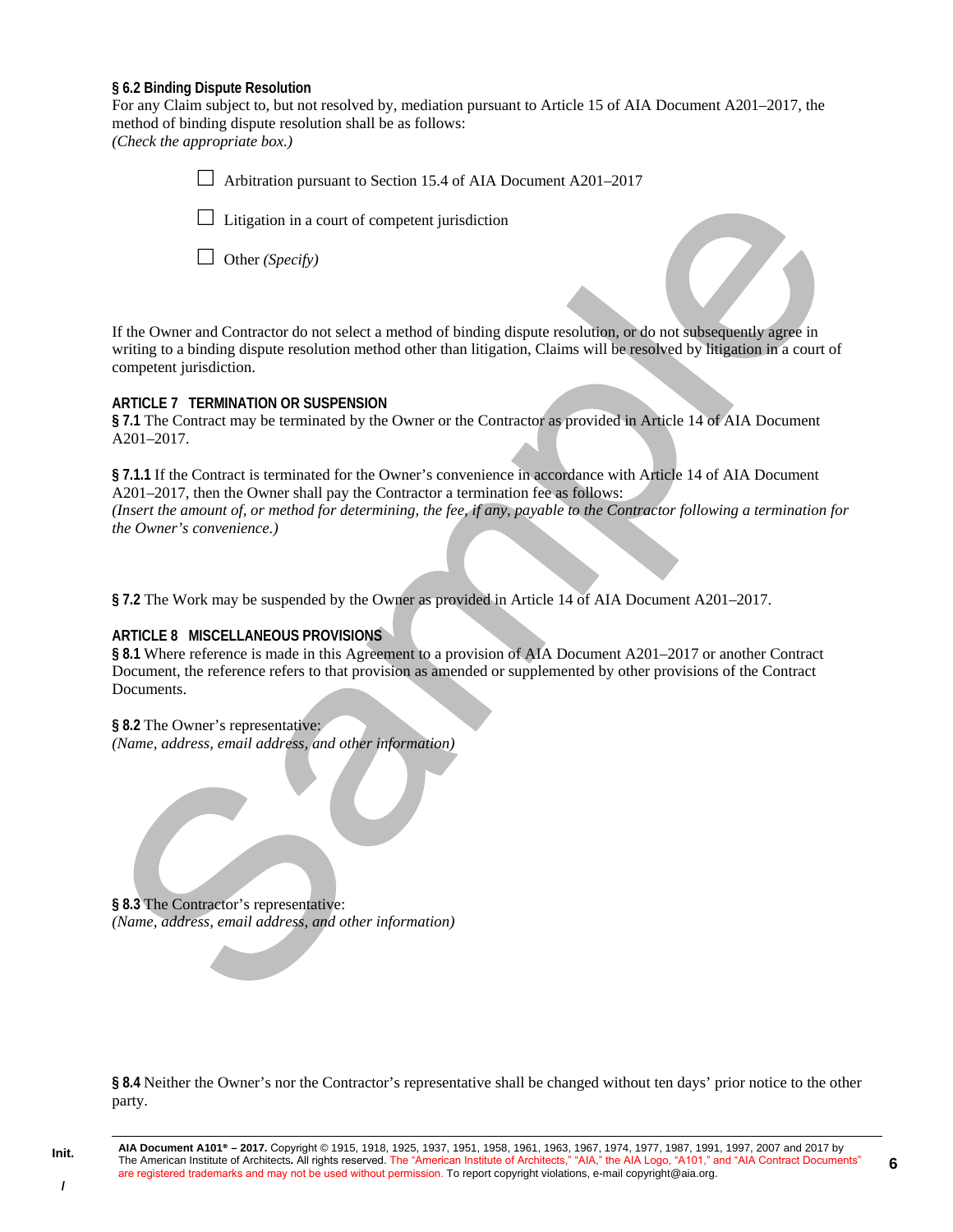#### **§ 8.5 Insurance and Bonds**

§ 8.5.1 The Owner and the Contractor shall purchase and maintain insurance as set forth in AIA Document A101™– 2017, Standard Form of Agreement Between Owner and Contractor where the basis of payment is a Stipulated Sum, Exhibit A, Insurance and Bonds, and elsewhere in the Contract Documents.

§ 8.5.2 The Contractor shall provide bonds as set forth in AIA Document A101<sup>™</sup>–2017 Exhibit A, and elsewhere in the Contract Documents.

**§ 8.6** Notice in electronic format, pursuant to Article 1 of AIA Document A201–2017, may be given in accordance with AIA Document E203™–2013, Building Information Modeling and Digital Data Exhibit, if completed, or as otherwise set forth below:

*(If other than in accordance with AIA Document E203–2013, insert requirements for delivering notice in electronic format such as name, title, and email address of the recipient and whether and how the system will be required to generate a read receipt for the transmission.)* 

**§ 8.7** Other provisions:

# **ARTICLE 9 ENUMERATION OF CONTRACT DOCUMENTS**

**§ 9.1** This Agreement is comprised of the following documents:

- **.1** AIA Document A101™–2017, Standard Form of Agreement Between Owner and Contractor
- **.2** AIA Document A101™–2017, Exhibit A, Insurance and Bonds
- **.3** AIA Document A201™–2017, General Conditions of the Contract for Construction
- **.4** AIA Document E203™–2013, Building Information Modeling and Digital Data Exhibit, dated as indicated below:

*(Insert the date of the E203-2013 incorporated into this Agreement.)* 

| $.5\,$         | Drawings                                                                                                                                                                                                         |              |       |       |
|----------------|------------------------------------------------------------------------------------------------------------------------------------------------------------------------------------------------------------------|--------------|-------|-------|
|                | Number                                                                                                                                                                                                           | <b>Title</b> | Date  |       |
| .6             | Specifications                                                                                                                                                                                                   |              |       |       |
|                | Section                                                                                                                                                                                                          | <b>Title</b> | Date  | Pages |
| $\overline{J}$ | Addenda, if any:<br><b>Number</b>                                                                                                                                                                                | Date         | Pages |       |
| 8.             | Portions of Addenda relating to bidding or proposal requirements are not part of the Contract<br>Documents unless the bidding or proposal requirements are also enumerated in this Article 9.<br>Other Exhibits: |              |       |       |
|                | (Check all boxes that apply and include appropriate information identifying the exhibit where required.)<br>AIA Document E204 <sup>TM</sup> -2017, Sustainable Projects Exhibit, dated as indicated below:       |              |       |       |

*(Insert the date of the E204-2017 incorporated into this Agreement.)* 

**AIA Document A101® – 2017.** Copyright © 1915, 1918, 1925, 1937, 1951, 1958, 1961, 1963, 1967, 1974, 1977, 1987, 1991, 1997, 2007 and 2017 by The American Institute of Architects**.** All rights reserved. The "American Institute of Architects," "AIA," the AIA Logo, "A101," and "AIA Contract Documents" are registered trademarks and may not be used without permission. To report copyright violations, e-mail copyright@aia.org.